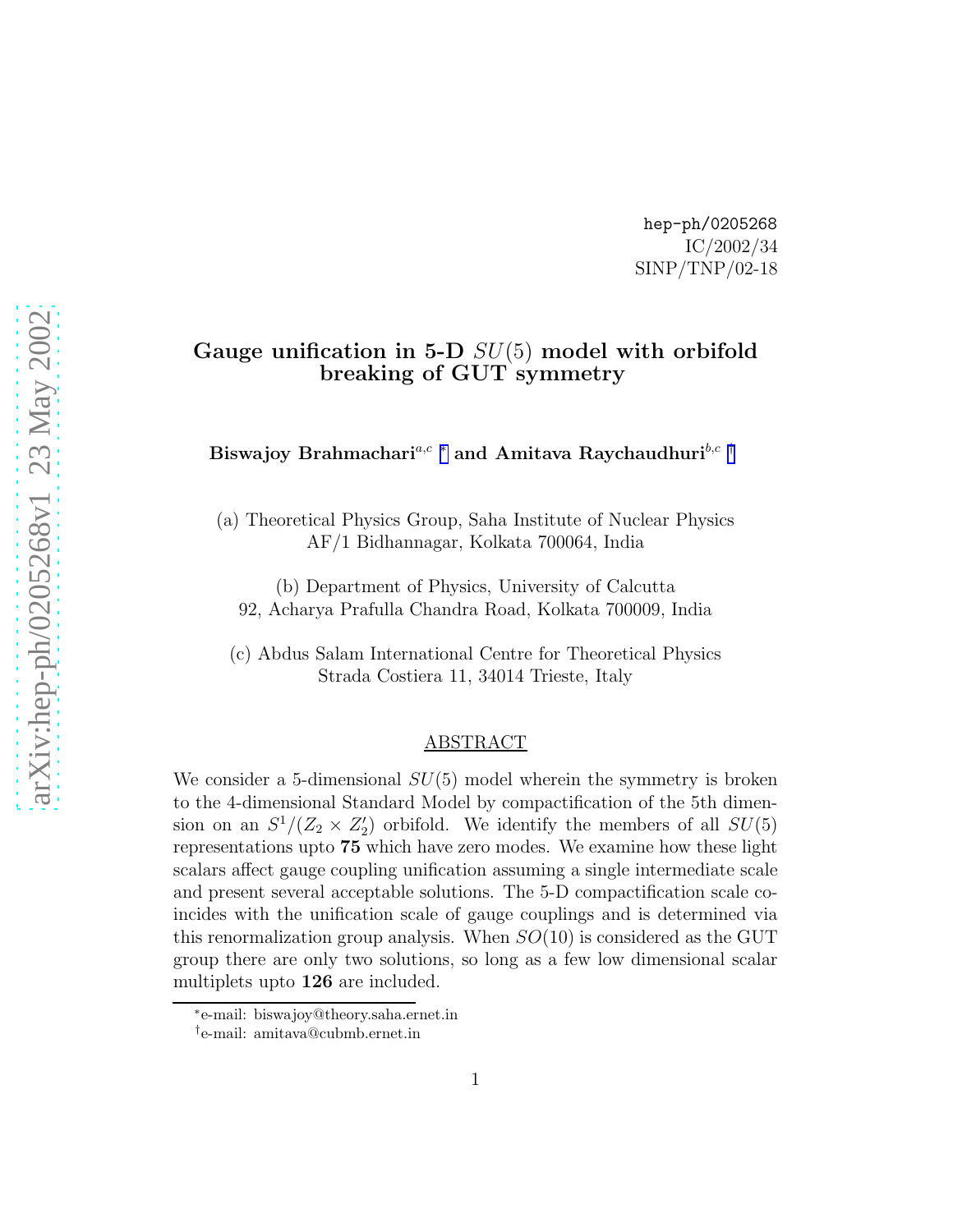# 1 Introduction

The  $SU(5)$  model<sup>[\[1\]](#page-10-0)</sup> unifies the strong, weak, and electromagnetic interactions in the smallest simple group. It has many other attractive features which are well recognized. But it suffers from the following two major difficulties which are actually generic to the idea of grand unification[[2\]](#page-10-0) itself. (i) Because quarks and leptons reside in unified multiplets and there are B- and L-violating interactions, gauge boson exchanges can result in proton decay[\[3](#page-10-0)]. If these gauge bosons are appropriately heavy, the decay rate will be very small. Their masses, in the usual formulation, are, however, not arbitrary but rather determined by the scale where the different gauge couplings unify. The proton decay lifetime is therefore a robust prediction of the model. No experimental signature of proton decay[[4\]](#page-10-0) has been found yet and the model is disfavoured. More complicated unification models involving several intermediate mass-scales can evade this problem[[5\]](#page-10-0). (ii) The low energy Higgs doublet, responsible for electroweak breaking, is embedded in a 5 representation of  $SU(5)$ . The other members of this multiplet are color triplet scalars which must have a mass near the unification scale – since no such scalars have been observed at the electroweak scale. This leads to an unnatural mass splitting among the members of the same  $SU(5)$  multiplet. This is termed the double-triplet splitting problem[\[6](#page-10-0)].

These two unwelcome features of the  $SU(5)$  model can be tackled in an elegant way if unified  $SU(5)$  symmetry exists in a 5-D world. Low energy 4-D  $SU(3)_c \times SU(2)_L \times U(1)_Y$  symmetry is recovered when the extra dimension is compactified on a  $S^1/(Z_2 \times Z_2')$  orbifold [\[7](#page-10-0)]. This situation is realized when space-time is considered to be factorized into a product of 4D Minkowski space-time  $M^4$  and the orbifold  $S^1/(Z_2 \times Z_2')$ . The coordinate system consists of  $x^{\mu} = (x^0, x^1, x^2, x^3)$  and  $y = x^5$ . There are two distinct 4-D branes; one at  $y = 0$  and another at  $y = \pi R/2$ . On the  $S^1$ ,  $y=0$  is identified with  $y = \pi R$  ( $Z'_2$  symmetry) while  $y = \pm \pi R/2$  are identified with each other ( $Z_2$ ) symmetry).

As is common in models of this type, we assume that the fermions are located in the 4-D brane at  $y = 0$  while the gauge bosons and the scalars are allowed to travel in the bulk. The discrete  $Z_2$  and  $Z'_2$  symmetries, which we refer to as P and P', permit the expansion of any 5-D field  $\phi$  in the following mode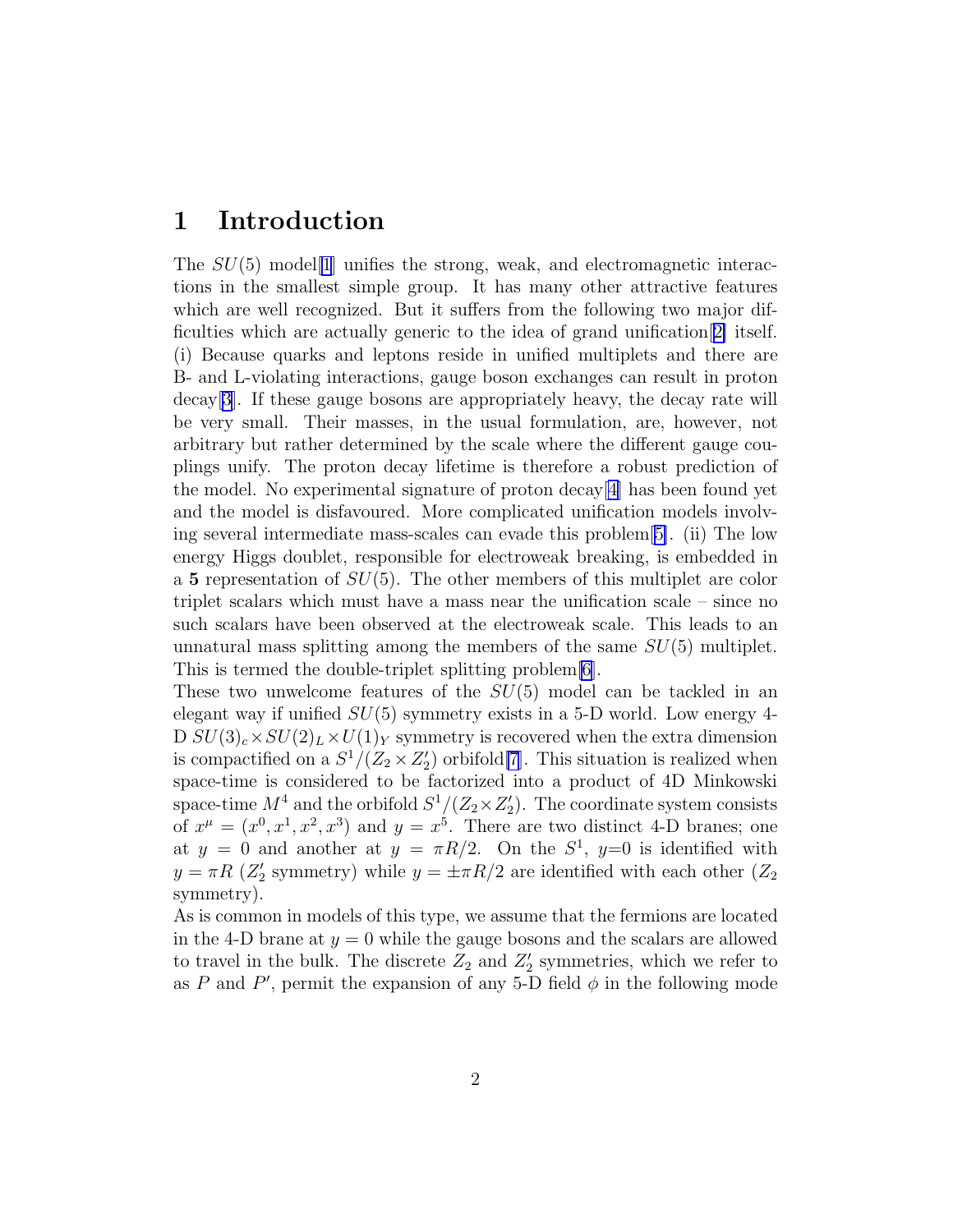expansions according to whether they are even or odd under  $(P, P')$ :

$$
\begin{array}{rcl}\n\phi_{++}(y) & = & \sqrt{\frac{2}{\pi R}} \sum_{n=0}^{\infty} \phi_{++}^{(2n)} \cos \frac{2ny}{R}; & M_n = \frac{2n}{R} \\
\phi_{-+}(y) & = & \sqrt{\frac{2}{\pi R}} \sum_{n=0}^{\infty} \phi_{-+}^{(2n+1)} \sin \frac{(2n+1)y}{R}; & M_n = \frac{2n+1}{R} \\
\phi_{+-}(y) & = & \sqrt{\frac{2}{\pi R}} \sum_{n=0}^{\infty} \phi_{+-}^{(2n+1)} \cos \frac{(2n+1)y}{R}; & M_n = \frac{2n+1}{R} \\
\phi_{--}(y) & = & \sqrt{\frac{2}{\pi R}} \sum_{n=0}^{\infty} \phi_{--}^{(2n+2)} \sin \frac{(2n+2)y}{R}; & M_n = \frac{2n+2}{R}\n\end{array}
$$

Here  $n = 0, 1, 2, \ldots$  and we have suppressed the  $x^{\mu}$  dependence. The behaviour of the fields under  $P$  and  $P'$  can be read off from the subscripts in the left hand side above. For example,  $\phi_{-+}$  is odd under P and even under P'. We have also listed the masses of the different modes. Notice that only the  $\phi_{++}$  field can have a massless mode. One of the prime motivations of these higher dimensional  $SU(5)$  models is to ensure doublet-triplet splitting within the 5 scalar multiplet of  $SU(5)$  and to ensure that from within the adjoint representation (24) of the gauge bosons only the  $SU(3)_c \times SU(2)_L \times U(1)_Y$ gauge bosons remain massless. Both can be achieved by ascribing  $P, P'$ parities of  $++$  to the  $(1,2,1/2)$  submultiplet in the 5 while the remaining  $(3,1,-1/3)$  states carries + parity<sup>1</sup>. For the sake of completeness, the decomposition of the  $SU(5)$  representations upto 75 are listed in Table [\(1](#page-3-0)) [[7](#page-10-0)]. Since P, P′ commute with the Standard Model (SM) gauge symmetry  $SU(3)_c \times SU(2)_L \times U(1)_Y$ , the  $Z_2 \times Z'_2$  parities for the members of the higher  $SU(5)$  multiplets can be built up from this assignment for the scalars in the fundamental representation<sup>2</sup>. These parities have been indicated in Table  $(1)$ . In this way we can also assure that the  $(1,1,1)+(1,3,0)+(8,1,0)$  multiplets of 24 remain massless, breaking  $SU(5)$  symmetry below the compactification scale  $1/R \equiv M_X$ .

Above  $M_X$ , the mass scale of the non-SM gauge bosons,  $X, Y$ , and that of the colour triplet scalars in the 5 representation,  $SU(5)$  symmetry is unbroken. This scale is determined in our analysis by the unification of the three SM gauge couplings. We assume one intermediate scale,  $M_I$ , such that all scalars which are permitted to have a zero mode, excepting the SM scalar doublet,

<sup>&</sup>lt;sup>1</sup>Here we are using the decomposition of the  $SU(5)$  multiplets under  $SU(3)_c \times SU(2)_L \times$  $U(1)_Y$ .

<sup>&</sup>lt;sup>2</sup>In principle, one can assign arbitrary  $Z_2 \times Z_2'$  parities to the submultiplets of the higher  $SU(5)$  representations. However, to reduce adhocness, here we work with the *ansatz* that once we assign the parities for the fundamental representation, those for the submultiplets of higher  $SU(5)$  representations are determined by group theoretic relationships.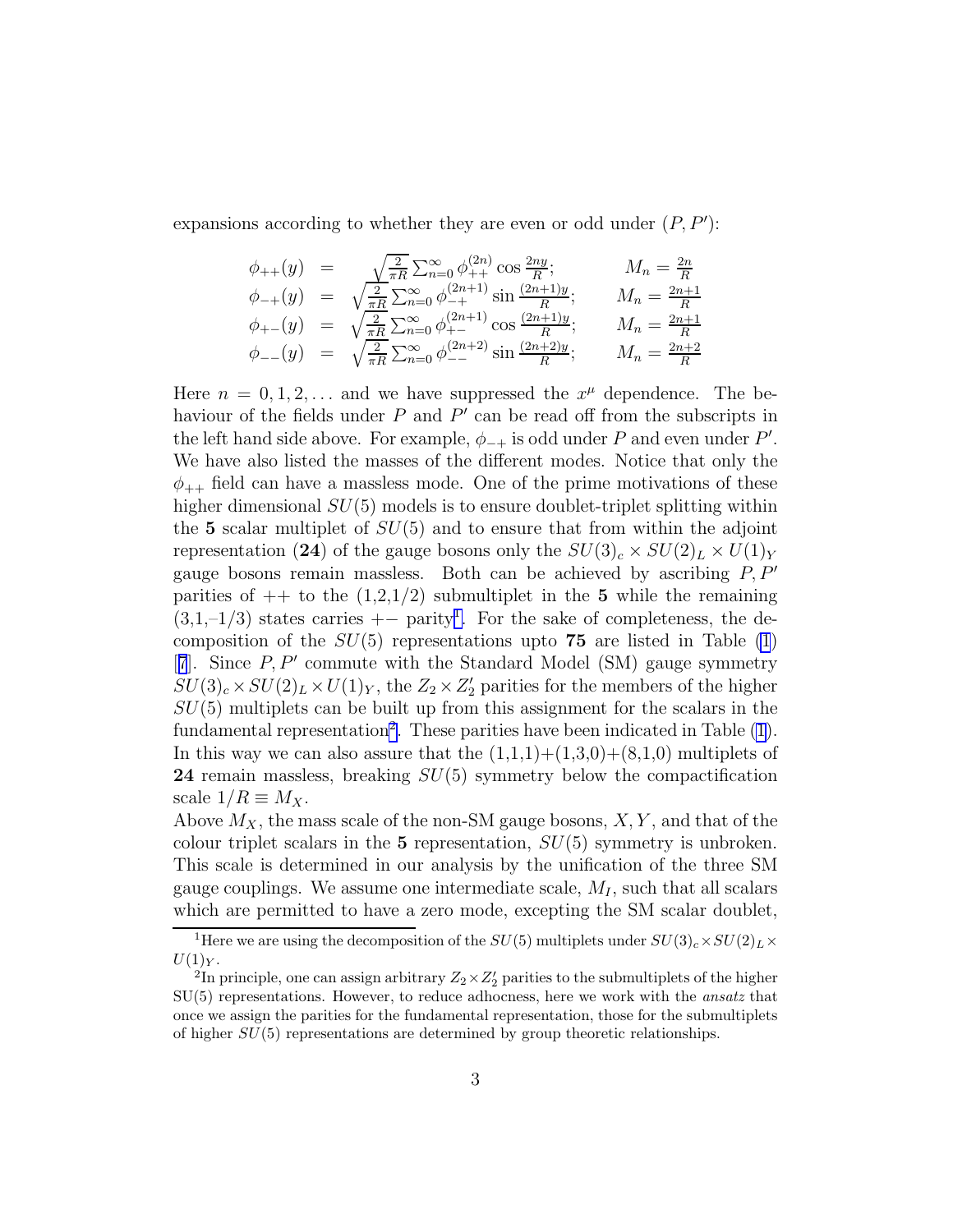<span id="page-3-0"></span>

| $SU(5)$ $\supset$ | $SU(3)_c \times SU(2)_L \times U(1)_Y$                                                                      |
|-------------------|-------------------------------------------------------------------------------------------------------------|
| $5\supset$        | $(1,2,1/2)_{+}$ + $(3,1,-1/3)_{+}$ -                                                                        |
| $\overline{5}$ )  | $(1,2,-1/2)_{+}$ + $(\overline{3},1,1/3)_{+}$ -                                                             |
| $10 \supset$      | $(1,1,1)_+$ + $(\overline{3},1,-2/3)_+$ + $(3,2,1/6)_+$ -                                                   |
| $15\supset$       | $(1,3,1)_{+}$ + $(3,2,1/6)_{+}$ - $+(6,1,-2/3)_{+}$ +                                                       |
| $24$ $\supset$    | $(1,1,0)_{+}$ + $(1,3,0)_{+}$ + $(3,2,-5/6)_{+}$ - $(3,2,5/6)_{+}$ - $(8,1,0)_{+}$ +                        |
| $35$ $\supset$    | $(1,4,-3/2)_{+}$ + $(\overline{3},3,-2/3)_{+}$ - $+(\overline{6},2,1/6)_{+}$ + $(\overline{10},1,1)_{+}$ -  |
| $40$ $\supset$    | $(1,2,-3/2)_{+}$ + $(3,2,1/6)_{+}$ + $(\overline{3},1,-2/3)_{+}$ - $+(\overline{3},3,-2/3)_{+}$ -           |
|                   | $+(8,1,1)_+$ $-$ + $(6,2,1/6)_+$ +                                                                          |
| $45$ $\supset$    | $(1,2,1/2)_{+}$ + $(3,1,-1/3)_{+}$ - $+(3,3,-1/3)_{+}$ - $+(3,1,4/3)_{+}$ -                                 |
|                   | $+(\overline{3},2,-7/6)_{+}$ + $+(\overline{6},1,-1/3)_{+}$ - $+(8,2,1/2)_{+}$ +                            |
| $50 \supset$      | $(1,1,-2)_{+}$ + $(3,1,-1/3)_{+}$ + $(\overline{3},2,-7/6)_{+}$ - $+(\overline{6},3,-1/3)_{+}$ -            |
|                   | $+(6,1,4/3)_{+}$ + $+(8,2,1/2)_{+}$ -                                                                       |
| $70$ $\supset$    | $(1,2,1/2)_{+}$ + $(1,4,1/2)_{+}$ + $(3,1,-1/3)_{+}$ - $(3,3,-1/3)_{+}$ -                                   |
|                   | $+(3,3,4/3)_{+}$ $- + (6,2,-7/6)_{+}$ $+ (8,2,1/2)_{+}$ $+ (15,1,-1/3)_{+}$ $-$                             |
| $70'$ $\supset$   | $(1,5,-2)_{+}$ + $(\overline{3},4,-7/6)_{+}$ - $+(\overline{6},3,-1/3)_{+}$ + $(\overline{10},2,1/2)_{+}$ - |
|                   | $+(15,1,4/3)_{+}$                                                                                           |
| $75$ $\supset$    | $(1,1,0)_{+}$ + $(3,1,5/3)_{+}$ + $(3,2,-5/6)_{+}$ - $(3,1,5/3)_{+}$ +                                      |
|                   | $+(\overline{3},2,5/6)_{+}$ $- + (\overline{6},2,-5/6)_{+}$ $- + (6,2,5/6)_{+}$ $- + (8,1,0)_{+}$           |
|                   | $+(8,3,0)_{+}$ +                                                                                            |

Table 1: The  $SU(3)_c \times SU(2)_L \times U(1)_Y$  contents of the different  $SU(5)$ representations. Also shown are the  $P$  and  $P'$  assignments.

pick up a mass at this scale. We include their contributions to the beta functions of the one loop renormalization group equations (RGE) and solve for both the intermediate scale  $M_I$  and the unification scale  $M_X$ . The beta function coefficients are given by:

$$
b_i = \begin{pmatrix} 0 \\ -22/3 \\ -11 \end{pmatrix} + n_f \begin{pmatrix} 4/3 \\ 4/3 \\ 4/3 \end{pmatrix} + T_s^i/3 \tag{1}
$$

We take  $n_f = 3$ . The above expression assumes that the scalar fields are complex. For real scalar fields one has to use  $T_s^i/6$  in Eqn. (1). The  $T_s^i$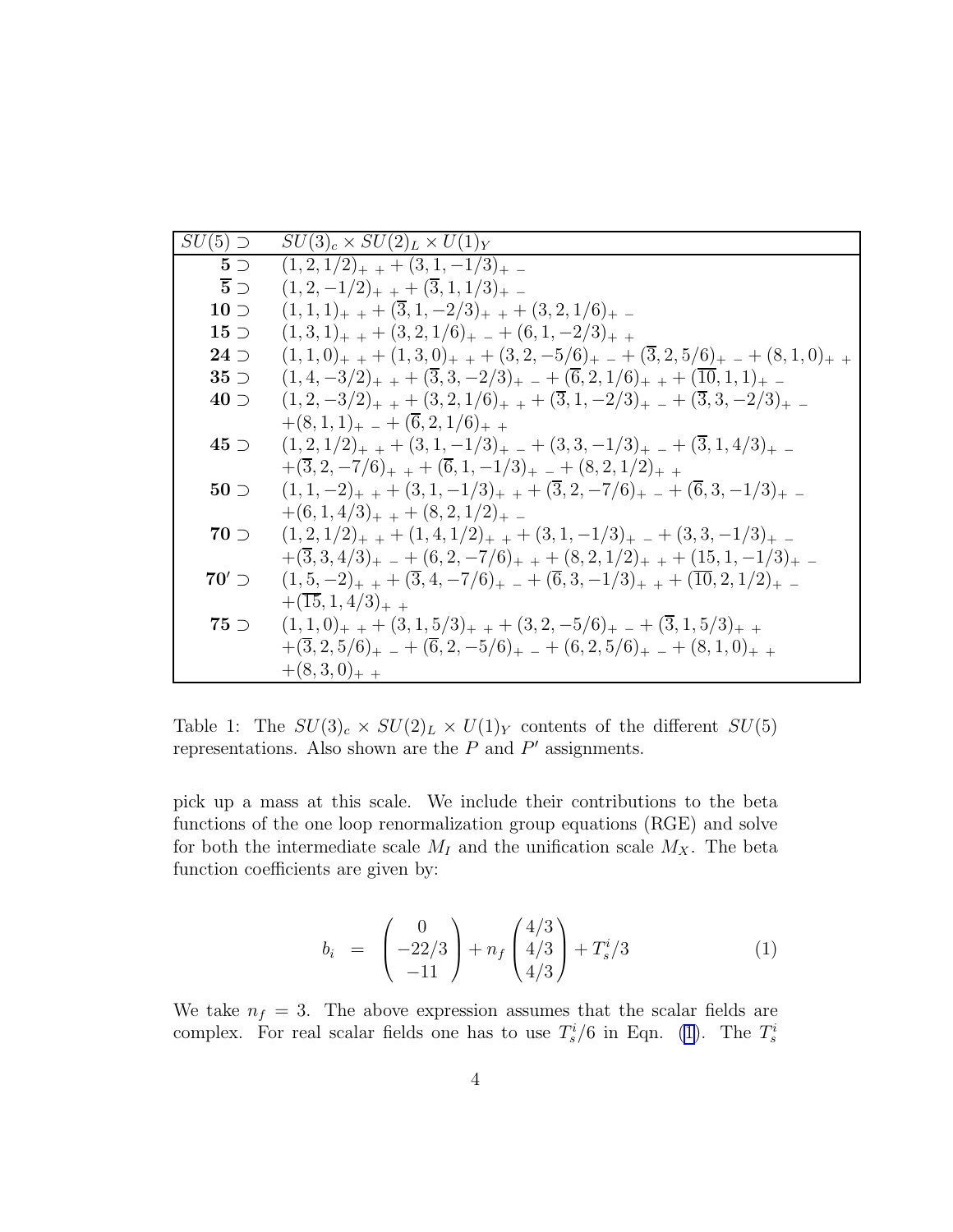<span id="page-4-0"></span>

| $\mathbf R$ | light scalar multiplets                                       | $T^3$    | $T_s^2$        | $T^1$    |
|-------------|---------------------------------------------------------------|----------|----------------|----------|
| 5           | (1,2,1/2)                                                     | $\Omega$ | 1/2            | 3/10     |
| 10          | $(1,1,1)+(\overline{3}, 1, 2/3)$                              | 1/2      | $\theta$       | 7/5      |
| 15          | $(1,3,1)+(6,1,-2/3)$                                          | 5/2      | 2              | 17/5     |
| 24          | $(1,3,0)+(8,1,0)$                                             | 3        | $\overline{2}$ | $\Omega$ |
| 35          | $(1,4,-3/2)+(\overline{6},2,1/6)$                             | 5        | 8              | 28/5     |
| 40          | $(1,2,-3/2)+(3,2,1/6)+(\overline{6},2,1/6)$                   | 6        | 5              | 3        |
| 45          | $(1,2,1/2)$ + $(\overline{3},2,-7/6)$ + $(8,2,1/2)$           | 7        | 6              | 38/5     |
| 50          | $(1,1,-2)+(3,1,-1/3)+(\overline{6},3,-1/3)+(6,1,4/3)$         | 21/2     | 3              | 51/5     |
| 70          | $(1,2,1/2)+(1,4,1/2)+(6,2,-7/6)+(8,2,1/2)$                    | 11       | 25/2           | 131/10   |
| 70'         | $(1,5,-2)+(\overline{6},3,-1/3)+(\overline{15},1,4/3)$        | 25       | 22             | 146/5    |
| 75          | $(3,1,5/3)$ + $(\overline{3},1,-5/3)$ + $(8,1,0)$ + $(8,3,0)$ | 13       | 16             | 10       |

Table 2: The contributions to the  $\beta$ -functions from the light members of the different  $SU(5)$  representations upto 75.

for the light scalar submultiplets of the different  $SU(5)$  representations upto **75** are listed in Table (2). Defining  $m_{k,l} = \ln(m_k/m_l)$  and  $b_{k,l}^i$  to be the  $\beta$ coefficients governing evolution in the range  $m_k \leftrightarrow m_l$ , we get the following three solutions of the RGE.

$$
2\pi\alpha_i^{-1}(M_Z) = 2\pi\alpha_X^{-1} + b_{X,I}^i m_{X,I} + b_{I,Z}^i m_{I,Z}
$$
 (2)

Using the values of couplings at the low energy scale  $M_Z$ 

$$
\alpha_1(M_Z) = 0.01688, \quad \alpha_2(M_Z) = 0.03322, \quad \alpha_3(M_Z) = 0.117 \tag{3}
$$

we solve the three equations in Eqn. (2). First, we present a simple illustrative example below.

# 2 Simple example

Because the GUT symmetry is broken via orbifolding, let us consider the case where there are only 5-plets of  $SU(5)$  Higgs scalars at the unification scale and assume that there are  $n<sub>5</sub>$  of them. Then compactification allows only doublets to be light and not their triplet partners. In this case the  $\beta$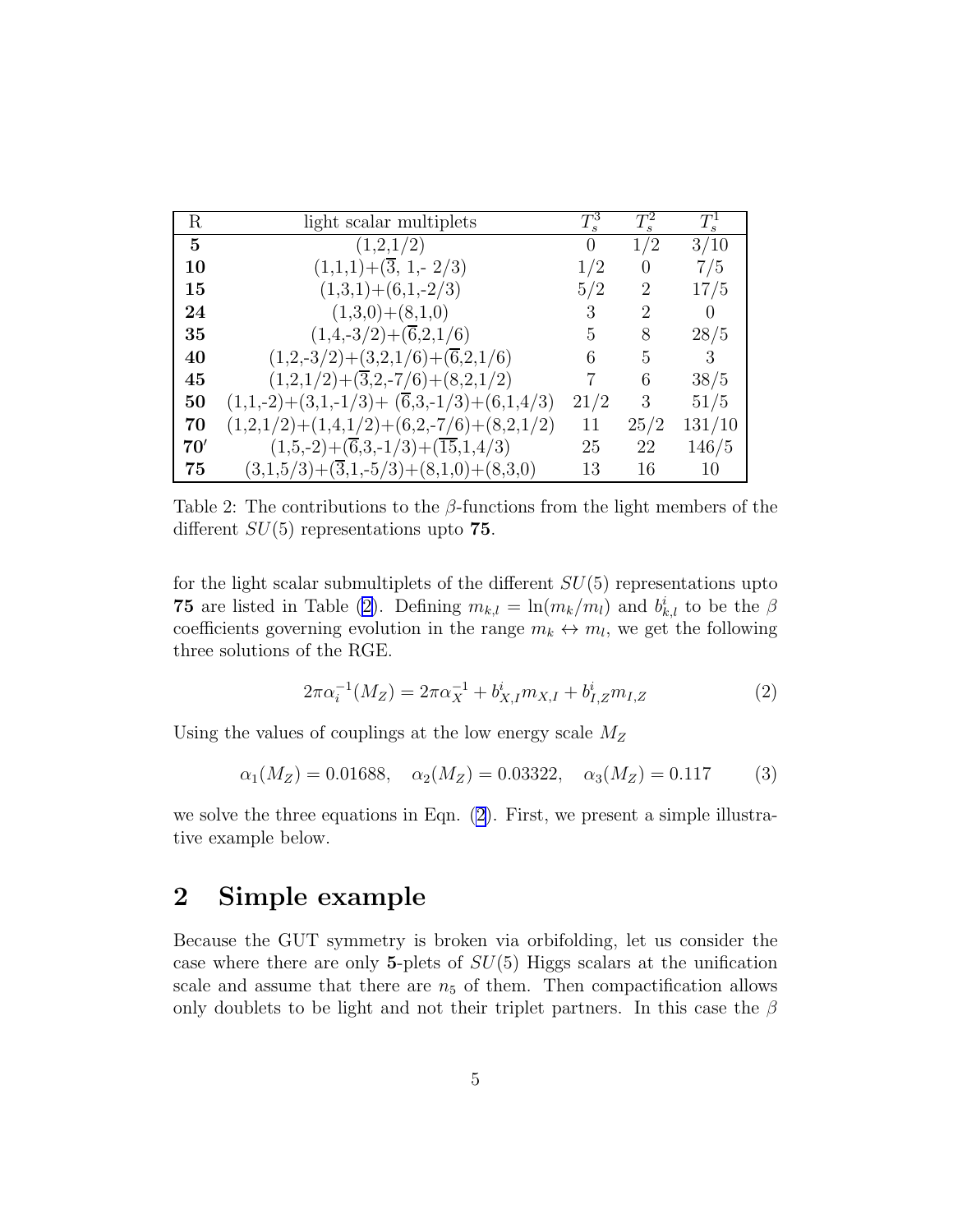coefficients are given by,

$$
b_{X,I}^i = \begin{pmatrix} 41/10 \\ -19/6 \\ -7 \end{pmatrix} + \frac{n_5}{3} \begin{pmatrix} 3/10 \\ 1/2 \\ 0 \end{pmatrix}
$$
 (4)

Solving Eqn. [\(2](#page-4-0)) we obtain

$$
\alpha_X^{-1} = 38.53, m_{I,Z} = 26.98 - 194.75/n_5, m_{X,I} = 194.75/n_5 \tag{5}
$$

Because  $m_{I,Z} \geq 0$  we obtain  $n_5 \geq 8$ . For the case of  $n_5 = 8$  we get,

$$
M_I = 1.39 \text{ TeV}, M_X = 5.0 \times 10^{10} \text{ TeV}.
$$
 (6)

The GUT scale  $M_X$  is rather low but it is consistent with proton decay because of the existence of  $Z_2 \times Z'_2$  parity. Note that the intermediate scale is in a very attractive region phenomenologically. Eight Higgs doublets can be degenerate at this scale of 1.3-1.4 TeV. They may play an important role in the fermion mass puzzle. Further, the scale  $M_X \simeq 10^{10} \text{ TeV}$  is interesting from the point of view of the see-saw mechanism. The unification pattern is shown in Fig.  $(1)$ .

# 3 More general cases

We now turn to the more general possibility where scalars in higher representations of  $SU(5)$  are present. The light scalars of all  $SU(5)$  multiplets upto 75 and their contributions to the beta coefficients are listed in Table([2\)](#page-4-0).

### 3.1 Small number of representations and low intermediate scales

We consider upto the  $75$  dimensional representation of  $SU(5)$  and demand that the threshold scale,  $M_I$ , be less than 10 TeV. For the sake of economy, we also consider only those solutions where for every representation  $R$ , the number  $n_R$  is either 0 or 1. If we do not put any restriction on the number of representations, but maintain that  $n_R$  be zero or unity only, then we get 43 different solutions. In Table([3\)](#page-6-0) we list those solutions for which not more than two  $n_R$  are non-zero.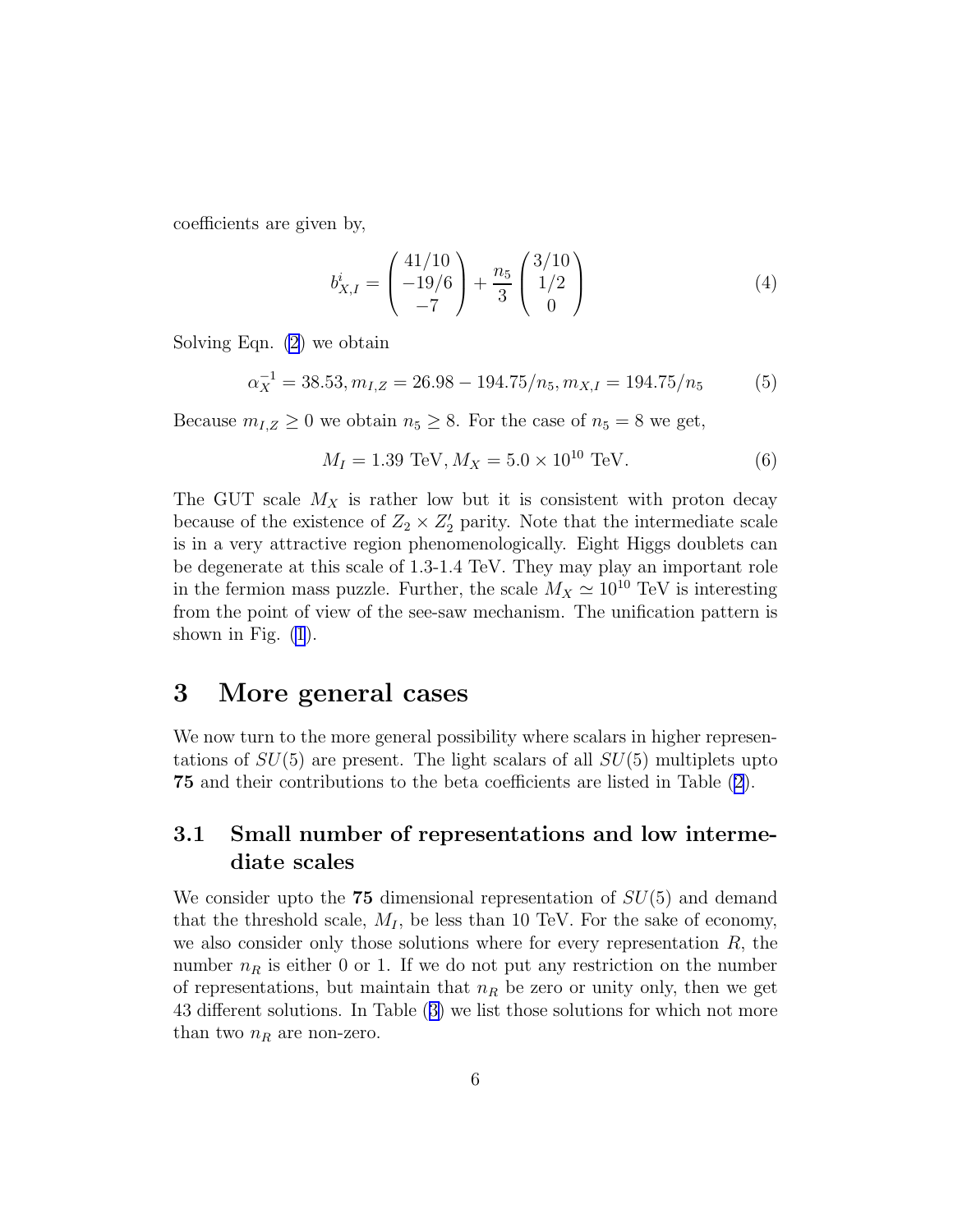<span id="page-6-0"></span>

| Representations | $M_I$ | $M_X$                   |
|-----------------|-------|-------------------------|
| with $n_R = 1$  | (TeV) | (TeV)                   |
| 35              | 0.223 | $1.61 \times 10^{11}$   |
| 5,35            | 5.70  | $1.38\ \times\!10^{11}$ |
| 24,35           | 0.905 | $5.50 \times 10^{11}$   |
| 35,40           | 3.61  | $1.84 \times 10^{12}$   |
| 45,75           | 3.61  | $1.84 \times 10^{11}$   |

Table 3:  $SU(5)$  repesentations of scalars whose light members ensure coupling constant unification. The unification scale,  $M_X$ , and the intermediate scale,  $M_I$ , are also given.

Though the intermediate scales,  $M_I$ , and the unification scales,  $M_X$ , in the last two cases are the same, the value of  $\alpha_X$  turns out to be 0.037 and 0.710, respectively.

Let us explain one case in more detail. Let there be only  $35$ -plets of  $SU(5)$ at the unification scale and assume that there are  $n_{35}$  of them. Then compactification allows only  $(1,4,-3/2) + (\overline{6},2,1/6)$  fields at low energy. In this case the  $\beta_i$  coefficients are given by,

$$
b_{X,I}^i = \begin{pmatrix} 41/10 \\ -19/6 \\ -7 \end{pmatrix} + \frac{n_{35}}{3} \begin{pmatrix} 28/5 \\ 8 \\ 5 \end{pmatrix}
$$
 (7)

Solving the RGE we obtain

$$
\alpha_X^{-1} = 32.72, m_{I,Z} = 28.20 - 27.3073/n_{35}, m_{X,I} = 27.3073/n_{35}
$$
 (8)

Because  $m_{I,Z} \geq 0$  we obtain  $n_{35} \geq 1$ . For the case of  $n_{35} = 1$  we get,

$$
M_I = 0.223 \text{ TeV}, M_X = 1.6 \times 10^{11} \text{ TeV}.
$$
 (9)

#### 3.2 Low dimensional representations only

Another alternative which we examine is by restricting to  $SU(5)$  representations upto 24 subject further to the requirements  $n_5 < 8, n_{10} < 5, n_{15} <$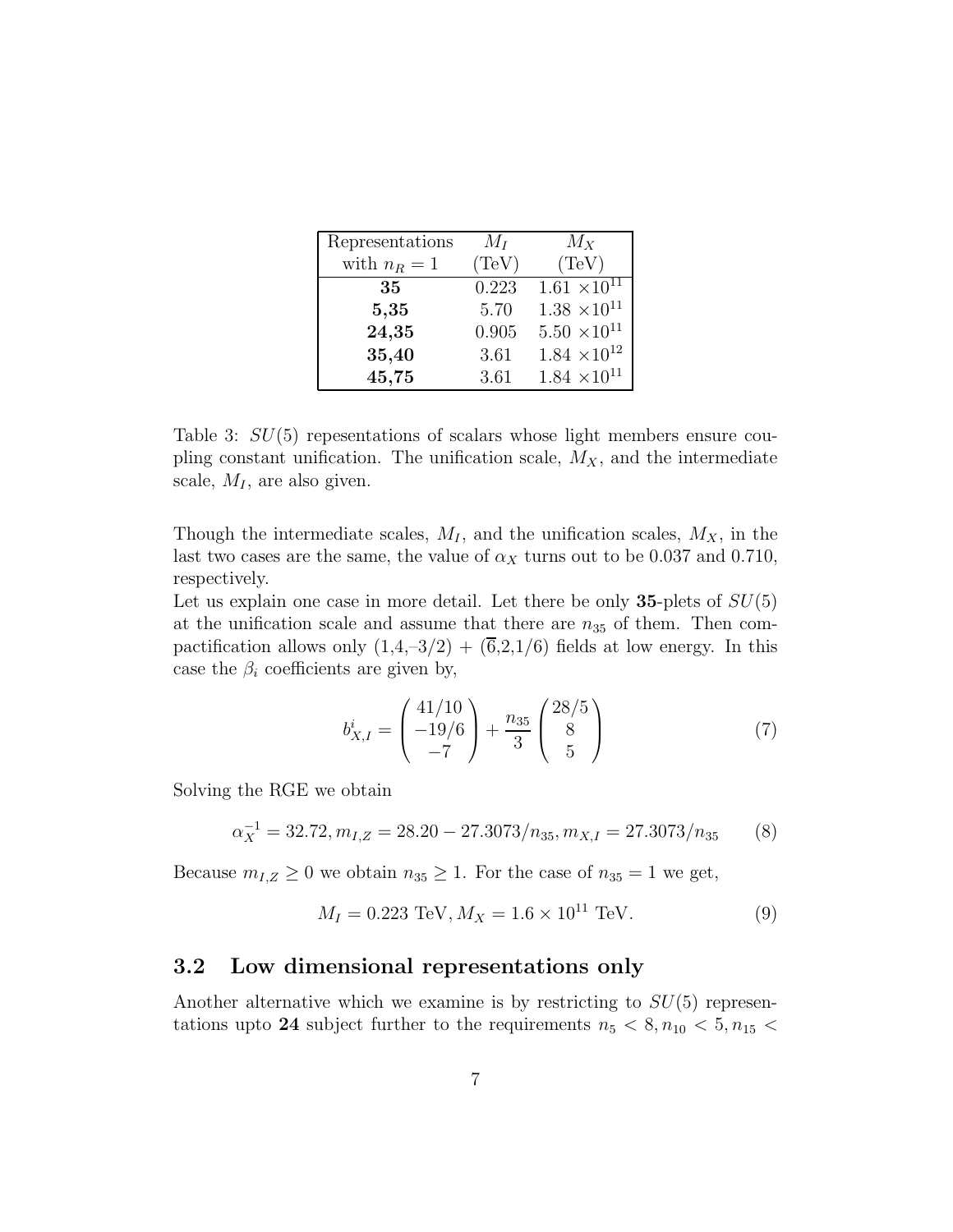$5, n_{24} < 5$ . Then we get the results given in Table (4) when we impose  $M<sub>I</sub> < 70$  TeV. The unification patterns of the gauge couplings for a few sample cases are shown in Fig. (1).

| $n_5$          | $n_{10}$ | $n_{15}$ | $n_{24}$       | $M_I$ (TeV) | $M_X$ (TeV)           |
|----------------|----------|----------|----------------|-------------|-----------------------|
| 8              | 0        | $\theta$ | $\theta$       | 1.678       | $4.66 \times 10^{10}$ |
| $\overline{7}$ | 0        | 0        | 1              | 0.223       | $1.61 \times 10^{11}$ |
| 8              | 0        | 0        | 1              | 5.696       | $1.38 \times 10^{11}$ |
| 7              | $\theta$ | 0        | $\overline{2}$ | 0.905       | $5.49 \times 10^{11}$ |
| 8              | $\theta$ | 0        | $\overline{2}$ | 19.08       | $4.05 \times 10^{11}$ |
| 7              | $\theta$ | 0        | 3              | 3.607       | $1.84 \times 10^{12}$ |
| 8              | $\theta$ | 0        | 3              | 63.08       | $1.17 \times 10^{12}$ |
| 6              | $\Omega$ | 0        | 4              | 0.407       | $1.33 \times 10^{13}$ |
| 7              | 0        | 0        | 4              | 14.12       | $6.08 \times 10^{12}$ |
| 6              | 0        | 0        | 5              | 0.199       | $5.22 \times 10^{13}$ |
| 7              | $\theta$ | 0        | 5              | 54.36       | $1.97 \times 10^{13}$ |
| 8              | 1        | O        | 5              | 0.407       | $1.33 \times 10^{13}$ |
| 8              |          |          | 5              | 0.407       | $1.33 \times 10^{13}$ |

Table 4: Various  $SU(5)$  scrnarios which gives low intermediate scales upto 70 TeV

# 4 Remarks about SO(10)

It might be of interest to extend this analysis to grand unification groups of higher rank. It is readily seen that the solutions will become more difficult tocome by. For example, we give in Table  $(5)$  $(5)$  $(5)$  the  $SU(5)$  contents of the  $SO(10)$  representations upto 126. Notice, that the inclusion of a single 126 of  $SO(10)$  is equivalent to the simultaneous presence of  $\overline{5}$ , 10,  $\overline{15}$ , 45,  $\overline{50}$ repesentations of  $SU(5)$  and there is no flexibility of including the  $SU(5)$ representations individually.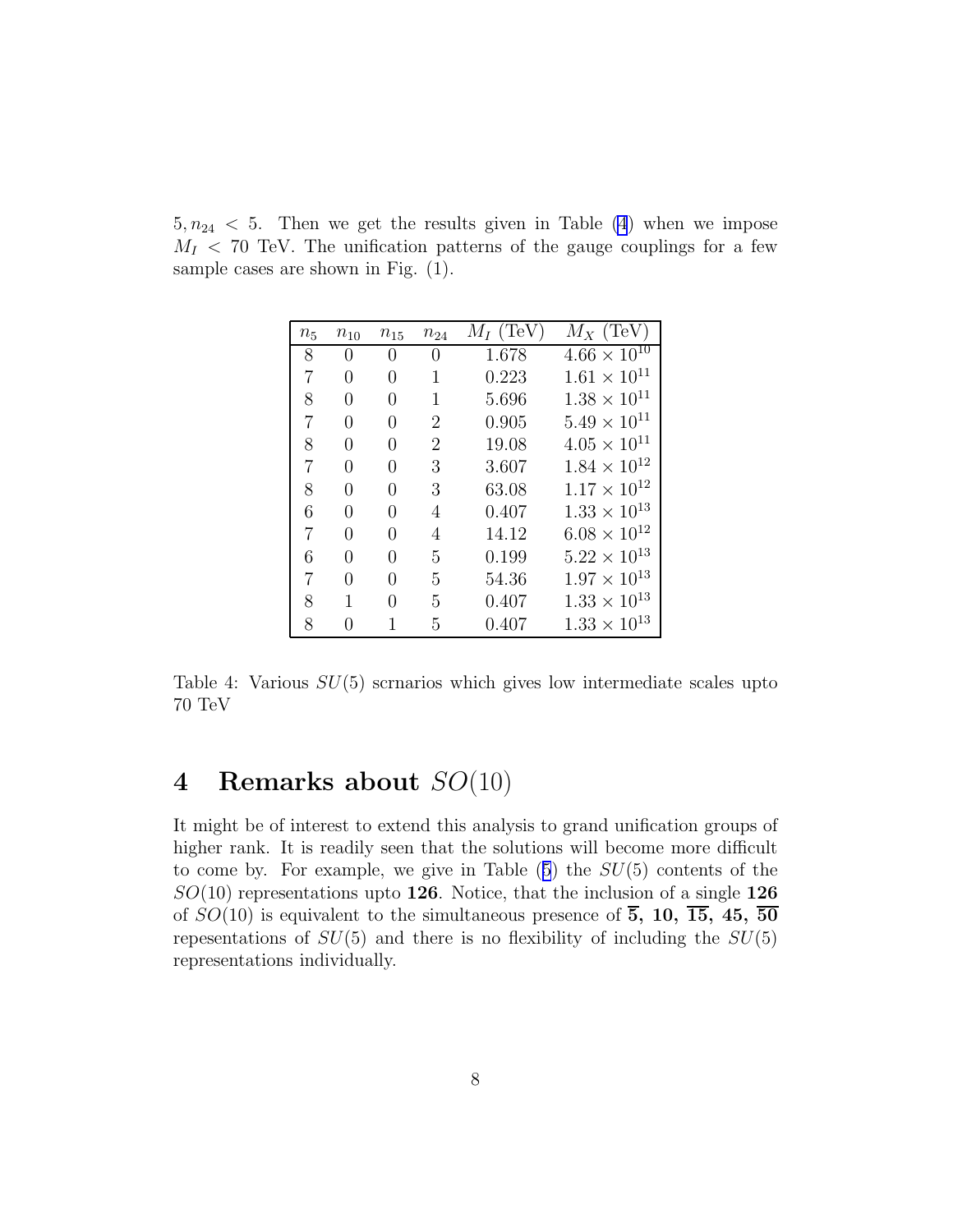<span id="page-8-0"></span>

| R          | $SU(5)$ components                                           | $T^3$ | $T^2$ | $T^1$  |
|------------|--------------------------------------------------------------|-------|-------|--------|
| 10         | ${\bf 5}+{\bf 5}$                                            |       |       | 3/5    |
| 16         | $1+\overline{5}+10$                                          | 1/2   | 1/2   | 17/10  |
| 45         | $1+10+\overline{10}+24$                                      |       |       | 14/5   |
| <b>120</b> | $5+\overline{5}+10+\overline{10}+45+\overline{45}$           | 15    | 13    | 93/5   |
| 126        | $1 + \overline{5} + 10 + \overline{15} + 45 + \overline{50}$ | 41/2  | 23/2  | 229/10 |

Table 5: The contributions to the  $\beta$ -functions from the light members of the different  $SO(10)$  representations upto 126.

If we permit all  $SO(10)$  representations upto  $126$  and consider no more than upto 8 of any single representation then we find just two allowed solutions:

1)  $n_{10} = 8$ , other  $n_i = 0 \Rightarrow M_I = 1.68 \text{ TeV}, M_X = 4.67 \times 10^{10} \text{ TeV}$ 

2)  $n_{10} = 6$ ,  $n_{16} = 1$ , other  $n_i = 0 \Rightarrow M_I = 295 \text{ TeV}$ ,  $M_X = 7.99 \times 10^9 \text{ TeV}$ 

## 5 Conclusions and Discussion

In this work, we have examined the light scalar modes that survive when a 5-dimensional  $SU(5)$  model reduces to the 4-dimensional SM through the orbifold compactification route. The scalars which are permitted to have zero modes are assumed to pick up a mass at some scale  $M_I$  intermediate between the electroweak and Planck scales. They contribute to the beta coefficients in the  $M_I < \mu < M_X$  regime. The compactification scale,  $M_X$ , above which  $SU(5)$  is unbroken, is determined by the unification of the gauge couplings. This analysis also determines  $M_I$ . We identify solutions for which  $M<sub>I</sub>$  is in an interesting phenomenological range and can be probed at the next generation colliders. This analysis is somewhat similar in spirit to the approach chosen for supersymmetric-GUTs where the SUSY scale is fixed by gauge unification.

It is seen from Table [\(2](#page-4-0)) that P is  $(+)$  for all the multiplets. Thus it does not play any role in the present analysis. However, we would like to keep the option of generalizing this method to the supersymmetric case where  $P$  has a non-trivial role.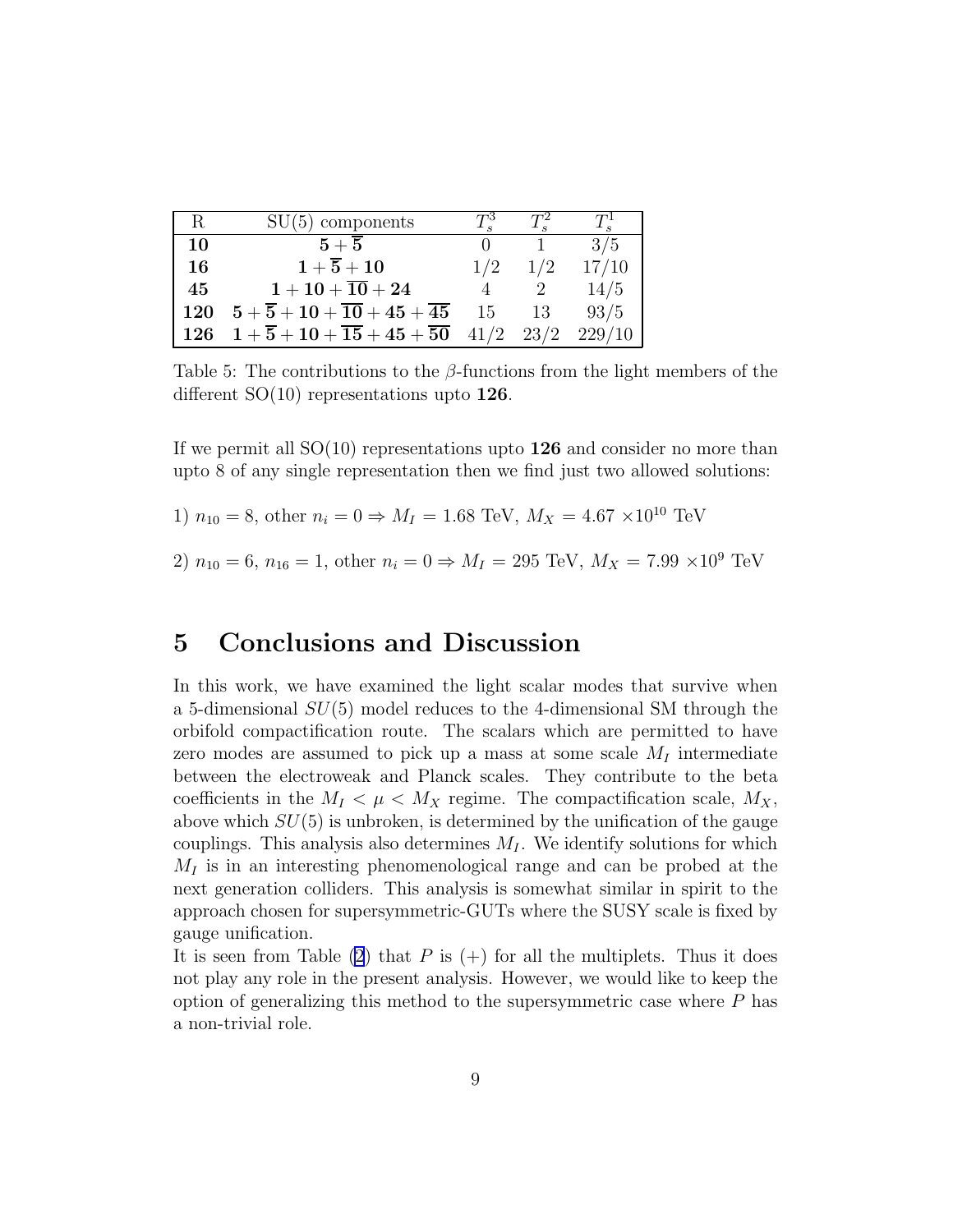The scale of degenerate scalars,  $M_I$ , should be treated as an approximate one in the sense that in reality some spread in the masses around it can be expected. The standard model doublet has a mass at the electroweak scale. This should not be viewed as an unnatural fine tuning as some relevant Yukawa couplings can be of order  $10^{-2} - 10^{-3}$ .

When the unification symmetry is assumed to be of higher rank, then the number of acceptable solutions reduces dramatically. For  $SO(10)$  just two solutions can be obtained, so long as we stick to the low dimensional representations of the symmetry group.

At first sight it might seem that we are introducing too many scalar degrees of freedom. However, this appears less dramatic when we compare it to the Minimal Supersymmetric Standard Model where too a large number of scalars are required.

Acknowledgements: This work was done while both authors were visiting the Abdus Salam International Centre for Theoretical Physics, Italy. They are grateful to the High Energy Section and the Associateship Office of the Centre for hospitality. The research of AR is supported by CSIR, India.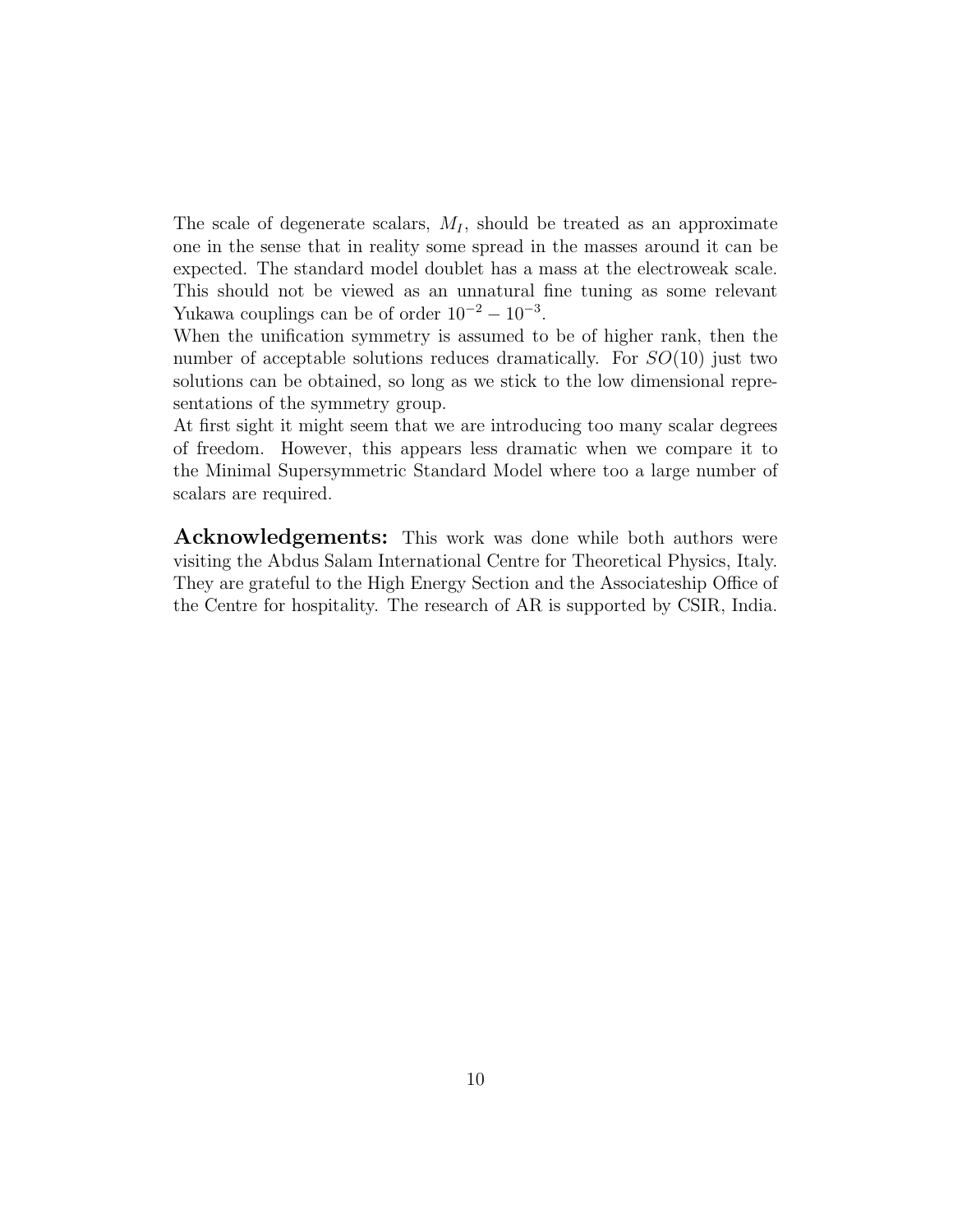# <span id="page-10-0"></span>References

- [1] H. Georgi, S.L. Glashow, Phys. Rev. Lett. 32438 (1974); H. Georgi, H. R. Quinn, S. Weinberg, Phys. Rev. Lett. 33, 451 (1974).
- [2] J. C. Pati, A. Salam, Phys. Rev. D10, 275 (1974); Jogesh C. Pati, A. Salam, Phys. Rev. D8, 1240 (1973); R. N. Mohapatra, J. C. Pati, Phys. Rev. D11, 2558 (1975); F. Gursey, P. Ramond, P. Sikivie, Phys. Lett. B60, 177 (1976)
- [3] A.J. Buras, J. R. Ellis, M.K. Gaillard, D.V. Nanopoulos, Nucl. Phys. B135, 66 (1978); C. Jarlskog, Phys. Lett. B82, 401 (1979); C. Jarlskog, F.J. Yndurain, Nucl. Phys. B149, 29 (1979); F. Wilczek, A. Zee, Phys. Rev. Lett. 43, 1571 (1979); M. Machacek, Nucl. Phys. B159, 37 (1979)
- [4] SuperKamiokande Collaboration (Y. Hayato et al.), Phys. Rev. Lett. 83 1529 (1999); Super-Kamiokande Collaboration (M. Shiozawa et al.), Phys. Rev. Lett. 81 3319 (1998); W. Gajewski et al., Phys.Rev. D42, 2974 (1990); Soudan-2 Collaboration (W.W.M. Allison et al.), Phys. Lett. B427 217 (1998).
- [5] P. H. Frampton, B. Hoon Lee, Phys. Rev. Lett. 64 619 (1990); P. H. Frampton, T. W. Kephart, Phys. Rev. D42, 3892 (1990); B. Brahmachari, U. Sarkar, R. B. Mann, T. G. Steele, Phys. Rev. D45, 2467 (1992); B. Brahmachari, U. Sarkar, Phys. Lett. B303, 260 (1993); P. B. Pal, Phys. Rev. D45, 2566 (1992); B. Brahmachari, Phys. Rev. D48, 1266 (1993)
- [6] H. Georgi, Phys. Lett. 108B, 283 (1982); B. Grinstein, Nucl. Phys. B206, 387 (1982); A. Masiero, D.V. Nanopoulos, K. Tamvakis, T. Yanagida, Phys. Lett. B115 380 (1982); S. Dimopoulos, F. Wilczek, NSF-ITP-82-07 (unpublished); A. Sen, Phys. Rev. Lett. 55, 33 (1985);
- [7] Y. Kawamura, Prog. Theor. Phys. 103, 613 (2000); Y. Kawamura, Prog. Theor. Phys. 105, 691 (2001); G. Altarelli, F. Feruglio, Phys. Lett. B511, 257 (2001); A. Hebecker, J. March-Russell, Nucl. Phys. B613, 3 (2001); J. A. Bagger, F. Feruglio, F. Zwirner, Phys. Rev. Lett. 88 101601 (2002); Y. Nomura, D. R. Smith, N. Weiner, Nucl. Phys. B613, 147 (2001)